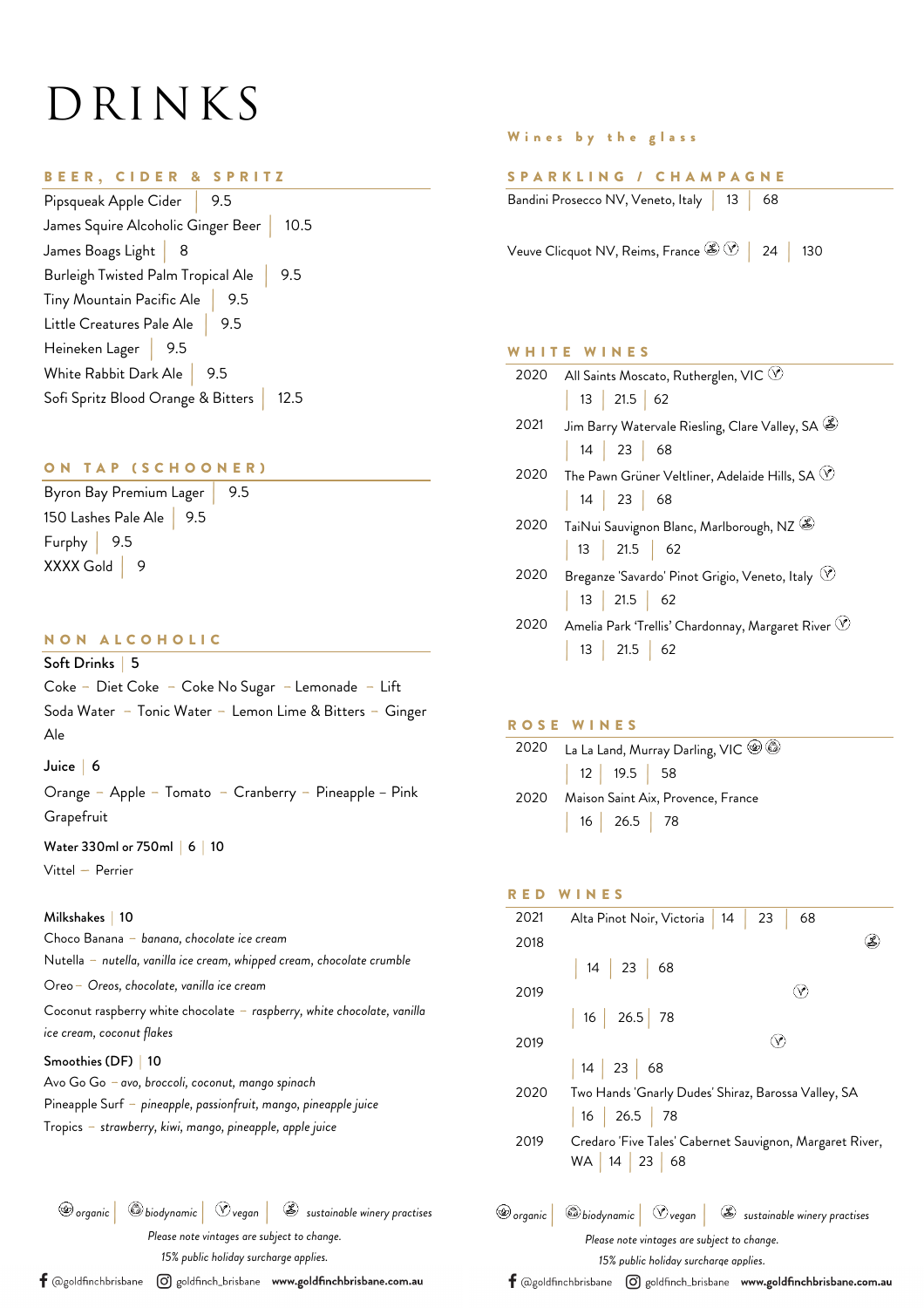#### COCKTAILS

St. Tropez – Lavender Collins | 20 Ink Gin, Lavender Syrup, Lemon Juice, Lavender

Santorini – White Lady 20 Tanqueray Ten Gin, Cointreau, Lemon Juice, Egg White

Casablanca – Cheeky Negroni | 20 Botanist Gin, Campari, Lillet Rose

Tunis – Spiced Mango Margarita | 20 Cazadores Tequila, Mango Liquor, Mango, Chilli

Ibiza – Blood Orange Mojito | 20 Bacardi, Grand Marnier, Blood Orange, Lime, Mint

Rimini – Strawberry Orchard | 20 Absolut Vanilla, Strawberry Liquor, Apple Juice, Basil

Marbella – Jaffa Martini | 20

Absolut, Cointreau, Crème de Cacao, Orange Zest, Elixir Coffee

#### TEA & COFFEE

Loose Leaf Tea Selection by Dilmah | 4.8 Ceylon Breakfast Tea - Aromatic Earl Grey - Pure Peppermint Gentle Chamomile - Fragrant Jasmin Green Tea - Spring Time Oolong with Ginger

Elixir Coffee | 3.8 | 4.8 | 5.8 Flat White - Cappuccino - Latte - Mocha - Hot Chocolate -Espresso - Long Black - Chai Latte - Iced Latte - Iced Long Black - Iced Chocolate 7 - Iced Coffee 7

#### BOURBON

Basil Haydon, Kentucky, USA | 13 Jack Daniels, Tennessee, USA | 9.5 Jim Beam, Kentucky, USA | 9.5 Woodford Reserve, Kentucky, USA | 11

#### GIN

Archie Rose Distillers Gin, Sydney, NSW | 14 Brookies, Byron Bay, NSW | 12 Four Pillars Bloody Shiraz, Healesville, VIC | 15 Gordons, London, UK | 9.5 Hendricks, South Ayrshire, Scotland | 14 Ink, Mt Warning, NSW | 13

#### RUM

Bundaberg Rum, Bundaberg, QLD | 9.5 Captain Morgan Black, Jamaica | 10 Kraken Black Spiced, Trinidad and Tobago | 11 Mount Gay Eclipse, Mount Gay, Barbados | 9.5 Ron Zacapa 23, Zacapa , Guatemala | 15 Sailor Jerry, Virgin Islands, USA | 9.5

#### SCOTCH / SINGLE MALT

Balvenie Double Wood 17yo, Speyside, Scotland | 22 Chivas Regal 12yo, Speyside, Scotland | 9.5 Cragganmore 12yo, Banffshire, Scotland | 12 Jameson, Cork, Ireland | 9.5 Johnnie Walker Red Label, Kilmarnock, Scotland | 9.5 Lagavulin 16yo, Isle of Islay, Scotland | 18 Oban 14yo, Highlands, Scotland | 14

#### VODKA

| Absolut, Ahus, Sweden   9.5       |  |  |
|-----------------------------------|--|--|
| Belvedere, Żyrardów, Poland   12  |  |  |
| Grey Goose, Picardy, France   14  |  |  |
| Żubrówka, Białowieża, Poland   10 |  |  |

*organic* | *biodynamic* | *vegan* | *sustainable winery practises*

*Please note vintages are subject to change.*

*15% public holiday surcharge applies.*

 $\textsf{f}$  @goldfinchbrisbane  $\hspace{0.1 cm}$  @ goldfinch\_brisbane www.goldfinchbrisbane.com.au

| $\circledast$ organic $\circledast$ biodynamic $\circledast$ $\circledast$ vegan |                                             | sustainable winery practises |
|----------------------------------------------------------------------------------|---------------------------------------------|------------------------------|
|                                                                                  | Please note vintages are subject to change. |                              |

*15% public holiday surcharge applies.*

 $\textsf{f}$  @goldfinchbrisbane  $\hspace{0.1 cm}$  @ goldfinch\_brisbane www.goldfinchbrisbane.com.au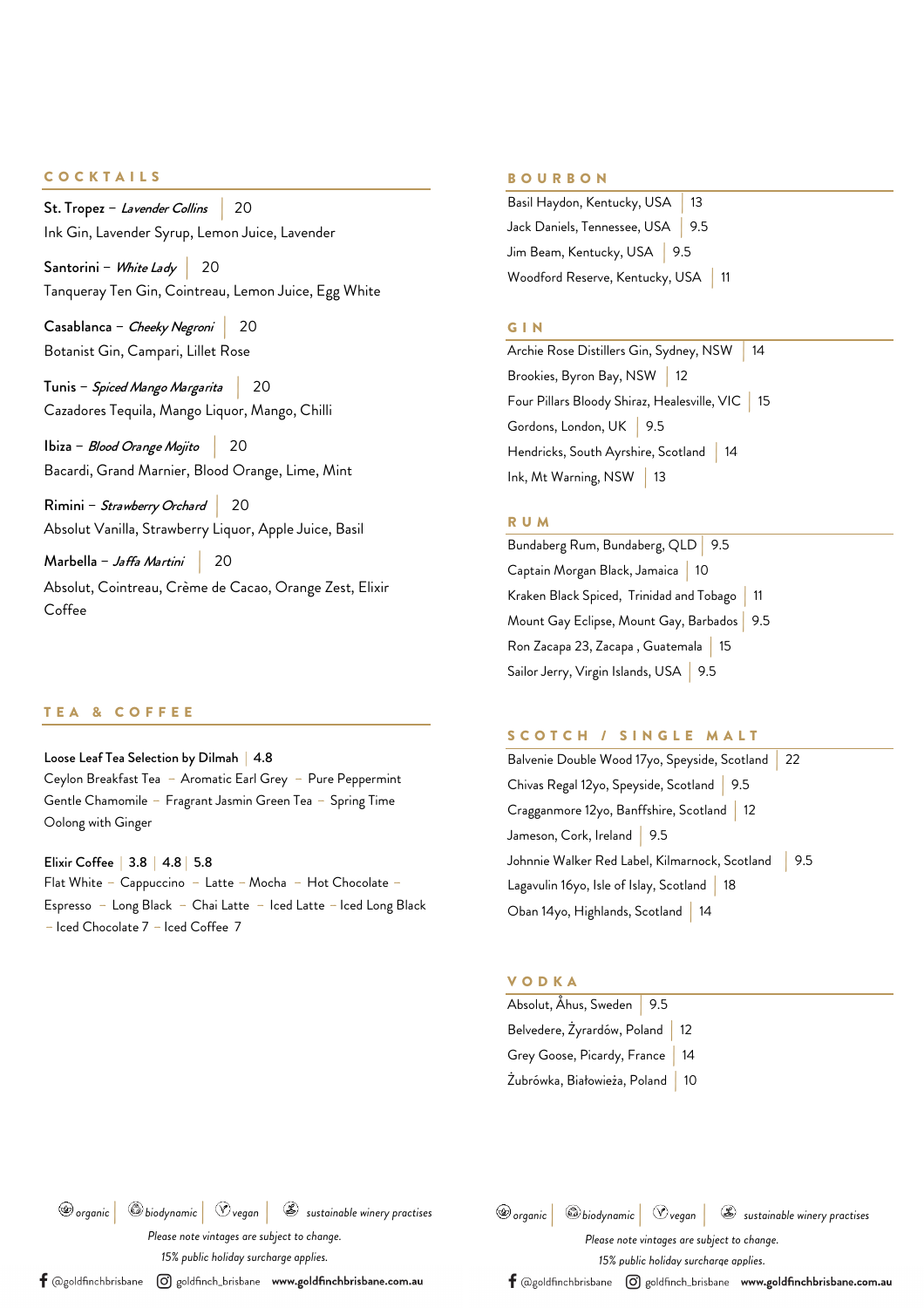# Wines by the bottle

## SPARKLING/CHAMPAGNE

*"Too much of anything is bad, but too much champagne is just right." –F. Scott Fitzgerald*

NV Bandini Prosecco, Veneto, Italy | 68 NV Chandon Brut, Yarra Valley, VIC | 78  $\circledast$ 

RIESLING

 $\circledcirc$  $\circledcirc$ 

 $\circledB$ 

#### WHITE VARIETALS

*"The discovery of a wine is of greater moment than the discovery of a constellation. The universe is too full of stars." - Benjamin Franklin*



#### ROSE

| "The world looks better through rosé coloured glasses." – Frank Sinatra |  |  |
|-------------------------------------------------------------------------|--|--|
| $\circledcirc$ $\circledcirc$                                           |  |  |
| 2020 Maison Saint Aix, Provence, France 78                              |  |  |

S A U VIGNON BLANC / BLENDS

2021 Stargazer Single Vineyard, Coal River, TAS | 84

*"Everything happens for a Riesling." - Grace De Morgan*

| "I cook with wine; sometimes I even add it to the food." - W.C. Fields |  |
|------------------------------------------------------------------------|--|
| S                                                                      |  |
| 2021 Shaw & Smith Sauvignon Blanc, Adelaide Hills, SA   78             |  |
| 2020 Craggy Range 'Te Muna Road' Sauvignon Blanc,                      |  |
| $\mathcal{L}(\mathcal{E})$                                             |  |
| 2017 Domaine Christian Salmon Sancerre, Loire Valley, France   90      |  |

#### **CHARDONNAY**

*"After all, tomorrow is another Chardonnay!" – Anonymous*

 $\circledcirc$ 

 $\Omega$ 

2017 In Dreams, Yarra Valley, VIC 72 2017 Domaine William Fèvre Petit Chablis,  $\circledcirc$   $\circledast$ 

2017 Poole's Rock, Hunter Valley, NSW | 85

2016 Château de Fuissé Pouilly-Fuissé Tête de Cru, Fuissé, Burgundy, France | 125

*organic* | *biodynamic* | *vegan* | *sustainable winery practises*

*Please note vintages are subject to change.*

*15% public holiday surcharge applies.*

 $\textsf{f}$  @goldfinchbrisbane  $\hspace{0.1 cm}$  @ goldfinch\_brisbane www.goldfinchbrisbane.com.au

#### PINOT NOIR

*"Cabernet is big and boisterous and tannic. Pinot is complicated and sexy." - Anonymous winemaker*

2021 Alta, Victoria | 68

 $\circledcirc$  $\circledcirc$  $O 80$  $\circledR$ 

#### MERLOT / MERLOT BLENDS



*organic* | *biodynamic* | *vegan* | *sustainable winery practises*

*Please note vintages are subject to change.*

*15% public holiday surcharge applies.*

 $\bm{\mathsf{f}}$  @goldfinchbrisbane  $\,\,\odot\,$  goldfinch\_brisbane www.goldfinchbrisbane.com.au